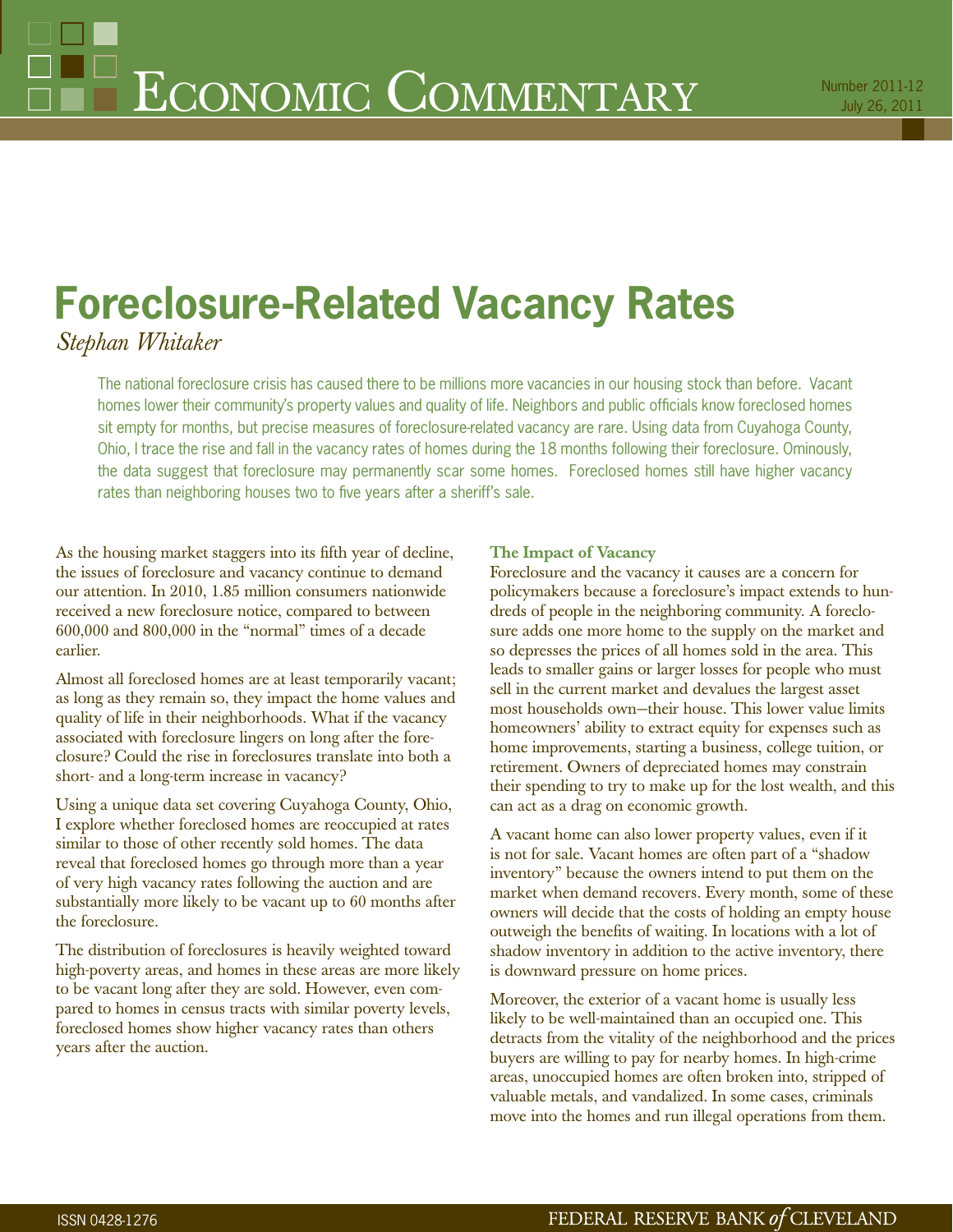As foreclosures have increased in recent years, so have the studies that estimate their economic impact. It is not surprising that economists have been able to detect a distinct difference in prices for homes near a recently foreclosed property. John Harding, Eric Rosenblatt, and Vincent Yao used data from seven metro areas to estimate the impact of a foreclosure on the sale prices of nearby homes. Their results suggest that a distressed property within 300 feet of a home sale will lower the sale price by 1 percent. John Campbell, Stefano Giglio, and Parag Pathak report a similar finding in their study, which analyzes two decades of sales records from Massachusetts. They observe that a foreclosure within 264 feet reduced the sale price of a house by 1 percent. These two studies build on a list of similar published findings.

In articles on foreclosure, authors usually note that foreclosures lead to vacancies, which can depress sales prices through the supply and disamenity channels discussed above. A study by the Federal Reserve Bank of Cleveland's Dan Hartley estimates the strength of the two channels separately. He finds that foreclosures in high-vacancy neighborhoods depressed prices by 2 percent via a disamenity effect, whereas foreclosures in low-vacancy neighborhoods depressed prices by 1.6 percent via a supply effect.

Parcel-level foreclosure data are widely available because the process must be recorded in court and property records. Data on the vacancy of individual homes are more difficult to obtain, so only one study so far has estimated the impact of vacant homes on nearby property values. Brian Mikelbank used data, collected by the City of Columbus, which identified vacant and abandoned homes along with foreclosures. He estimated that a vacant home reduced the sale price of nearby homes by 3.6 percent in the year following the city's survey. Controlling for vacancies reduced the estimated impact of the foreclosures, reflecting the strong relationship between the two. Anecdotal information and aggregate figures suggest that foreclosures cause additional vacancies, but the relationship needs further study using data on individual properties.

#### **A Study of One Ohio County**

To study whether foreclosure increases the length of time homes stay vacant, a set of data have to be constructed. I focused on Cuyahoga County, a populous counties hit hard by the foreclosure crisis. I used county sales records from 2006 to 2010, and for vacancy data, I used the U.S. Postal Service's address database. Homes are recorded as vacant in the USPS database if they have been vacant for at least 90 days. Actual vacancy rates are likely higher because there are many short-term vacancies that are not captured in these data.

The vacancy observations used in this analysis were all made in 2010. Figures that represent how many homes



## **Figure 1. Occupancy before and after Home Sale**

Notes: Foreclosed homes are defined as homes sold at a sheriff's sale. Nonforeclosed homes are the remainder of homes sold. Vacancy is defined as a home being unoccupied for 90 days or more. Occupancy rates for each month from sale include all homes that can be observed with that number of months between the sale and the vacancy designation.

Sources: Author's calculations using all home sales recorded in Cuyahoga County from 2006 to 2010 and vacancy data from the U.S. Postal Service.

## **Figure 2. Percent of Foreclosed Homes Awaiting Resale, by Type of Buyer**



Sources: Author's calculations using all home sales recorded in Cuyahoga County from 2006 to 2010 and vacancy data from the U.S. Postal Service.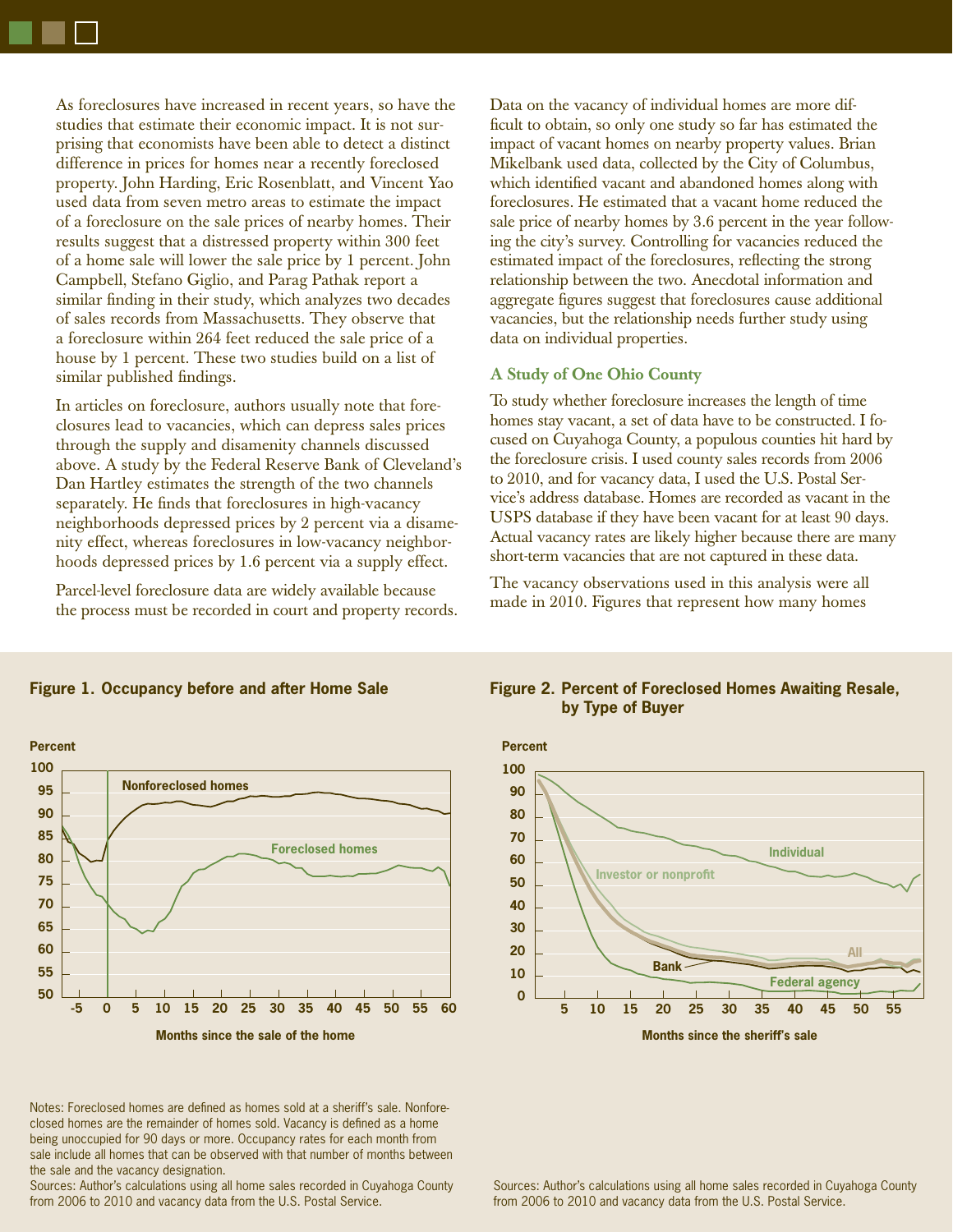are vacant four or five years after a sale are calculated by taking homes that were sold in 2006 and observing whether they were vacant in 2010. Likewise, the vacancy rates calculated for the months close to a sale are based on sales in 2009 and 2010. The housing units are included in every month-difference group where it is possible to observe both sales and vacancies. Altogether, the calculations involve 85,000 properties and 130,000 sales transactions. I considered a sale a foreclosure if the transaction is recorded as a sheriff's sale.<sup>1</sup>

As to the question of whether foreclosed homes are more likely to be vacant after the sale, the simplest answer is yes. Six to nine months before the sale, the occupancy rates of both types of homes are essentially the same (figure 1). By the date of the sale, the homes in foreclosure are already more likely to be in an extended period of vacancy. After the sale, there is a sharp contrast: Homes sold through ordinary transactions are occupied by their new owners within a few months. Vacancies among the foreclosed homes increase during the same period.

At six months after a sheriff's sale, a third of foreclosed homes are in an extended period of vacancy. The occupancy of foreclosed homes climbs between seven and 15 months after the sheriff's sale, but it plateaus after that. In any month from two to five years after the sale, foreclosed homes are two to four times more likely to be vacant than those sold through ordinary transactions.

#### **The Foreclosure Process and Vacancy**

The connection between foreclosure and vacancy is built into the process and institutions. When a foreclosure auction is scheduled, the sheriff will physically remove the occupants of a home if they do not vacate voluntarily. Sheriff's auctions differ from ordinary sales in that potential buyers have little or no access to the homes beforehand. Buyers receive no disclosure documents and cannot sue the previous owner if an important defect was not disclosed. In some states, there is even the possibility (perhaps remote) that the previous resident can reclaim the house up to a year after the sale if they can come up with funds to repay their debt.

All of these unknowns and risks strongly discourage individuals from purchasing a home to live in at a sheriff's sale. Investors are willing to take the risk in some cases (17 percent of auction sales in the data). The vast majority (79 percent) of the top bidders at sheriff's sales are banks or the federal agencies (Department of Housing and Urban Development, Department of Veterans Affairs, and government-sponsored enterprises Fannie Mae and Freddie Mac) that currently hold the mortgage.

When a bank purchases a home at sheriff's sale, the property becomes "real estate owned" (REO) on the bank's books.



**Figure 3. Occupancy before and after Home Sale**

Notes: Foreclosed homes are defined as homes sold at a sheriff's sale. Nonforeclosed homes are the remainder of homes sold. Vacancy is defined as a home being unoccupied for 90 days or more. Occupancy rates for each month from sale include all homes that can be observed with that number of months between the sale and the vacancy designation. "Homes exiting REO" includes all homes that have a sale observed after the sheriff's sale. Homes purchased at the sheriff's sale by investors, nonprofits, and individuals are included.

Sources: Author's calculations using all home sales recorded in Cuyahoga County from 2006 to 2010 and vacancy data from the U.S. postal service.

## **Figure 4. Occupancy before and after Sale of Foreclosed Homes, by Poverty Level**



Sources: Author's calculations using all home sales recorded in Cuyahoga County from 2006 to 2010 and vacancy data from the U.S. Postal Service.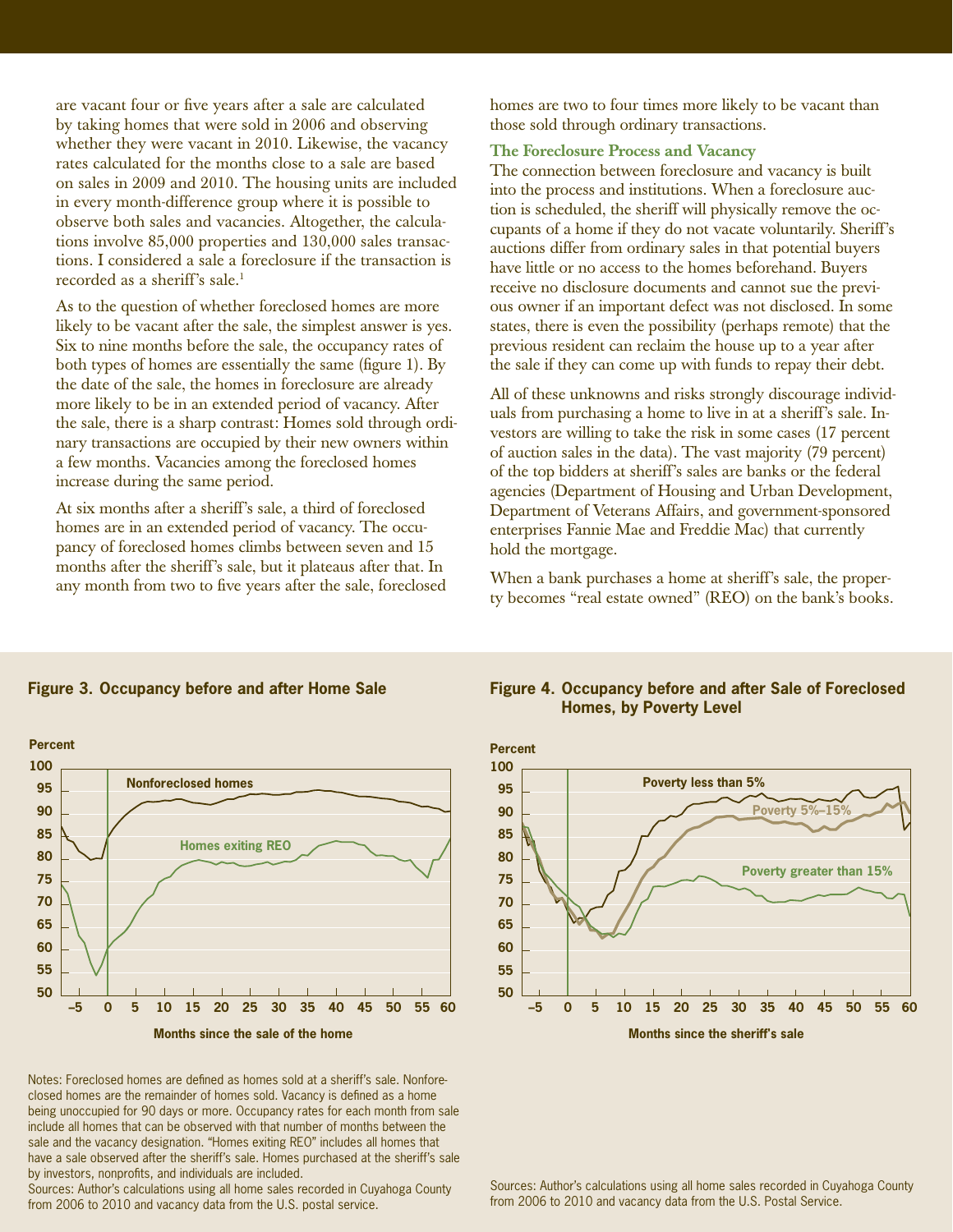

Banks generally hire real estate brokerages to market these homes. Although the brokerages enable potential buyers to inspect the homes, the banks still insist on selling the properties as-is. In exchange, they accept a lower price. Despite the discount, REO homes may spend more time vacant and on the market than other homes.

Offers from potential buyers must complete the bank's approval process, which can take weeks. Also, any undesirable feature of a home can both lower its selling price and extend its time on the market. Foreclosed homes often are not maintained as well as others because the previous occupants were in financial distress and chose not to pay for repairs on a house they expected to lose. REO homes sit vacant while the processes of attracting a buyer and completing the sale move forward relatively slowly. In contrast, homeowner sellers usually do not move out until after the closing.

The REO process can explain most of the large gap between the occupancy rates of foreclosed and nonforeclosed homes in the first year after their sales. Figure 2 shows the percentage of homes that have a second sale recorded after the sheriff's sale. The trends show that banks, investors, and nonprofits resell properties gradually over the 24 months after the auction. Federal Agencies unload most of their properties within a year, while individuals (just 4 percent of buyers) keep most of the properties they purchase.



#### **Figure 5. Foreclosure Gap since the Sheriff's Sale**

Notes: The foreclosure gap is the difference between the vacancy rates of homes that have been foreclosed and homes that have not. Poverty level refers to the census tract.

Sources: Author's calculations using all home sales recorded in Cuyahoga County from 2006 to 2010 and vacancy data from the U.S. Postal Service. Data on the percentage of individuals living in households with income below the poverty line are from the 2005–2009 American Community Surveys.

Investor-owned homes are not technically REO, but investors seem to behave like banks and to serve a similar purpose. Instead of filling sheriff's-sale homes with tenants, investors are reselling them. Within two years, 75 percent of investorpurchased homes have been sold again. Just as banks buy their collateral out of the opaque auction market and then resell via broker viewings, investors are taking the risk of purchasing at auction and then reselling to buyers who can inspect the homes. The bank's REO process reduces its losses, and the investors profit from an arbitrage. If investor-owned homes are undergoing renovations or being marketed, they are contributing to the high vacancy rate, just like bank- and agency-owned homes. A portion (12 percent to 14 percent) of bank- and investor-owned homes do not record a second sale within the time observed.

If we focus on the homes that exit REO status or are flipped, we still see a large difference between them and the nonforeclosed homes. Almost half of the previously auctioned homes are recorded in the data as having been vacant for 90 days or more at the time of their first sale after the sheriff's sale (figure 3). The new owners reoccupy these homes at a similar pace following the sale, but they are starting at lower levels. Fourteen months after being resold, 80 percent of the homes are occupied. However, a plateau is visible in this series as well. Three to five years after their post-auction sale, approximately 20 percent of these homes are still vacant.

#### **Home Characteristics and Vacancy**

The REO process explains much of the difference in the vacancy rates of foreclosed and nonforeclosed properties, but not all. The type of homes that go into foreclosure have something to do with it as well. In general, lower-value homes are more likely to be vacant. More of the homes sold in sheriff's sales are older and located in lower-income neighborhoods; 33 percent of nonforeclosed homes were built before 1941, compared to 61 percent of foreclosed homes; and 27 percent of nonforeclosed homes were located in high-poverty census tracts, compared to 60 percent of foreclosed homes. (A census tract is considered high poverty if at least 15 percent of its residents are living in households that fall below the official poverty threshold. A household's poverty status depends on the number of people living there and the total household income.)

If we divide up the foreclosure observations according to their census tract's poverty level, we observe that homes in middle- and upper-income areas are reoccupied almost to the same level as nonforeclosed homes (figure 4). The foreclosed homes in high-poverty areas are far less likely to be reoccupied at any time 18 to 60 months after the sheriff's sale. The very high vacancy levels in high-poverty neighborhoods are partly a reflection of Cuyahoga County's stagnant population. In some strong-market cities, such as New York or Los Angeles, surplus housing stock would be absorbed by new immigrants.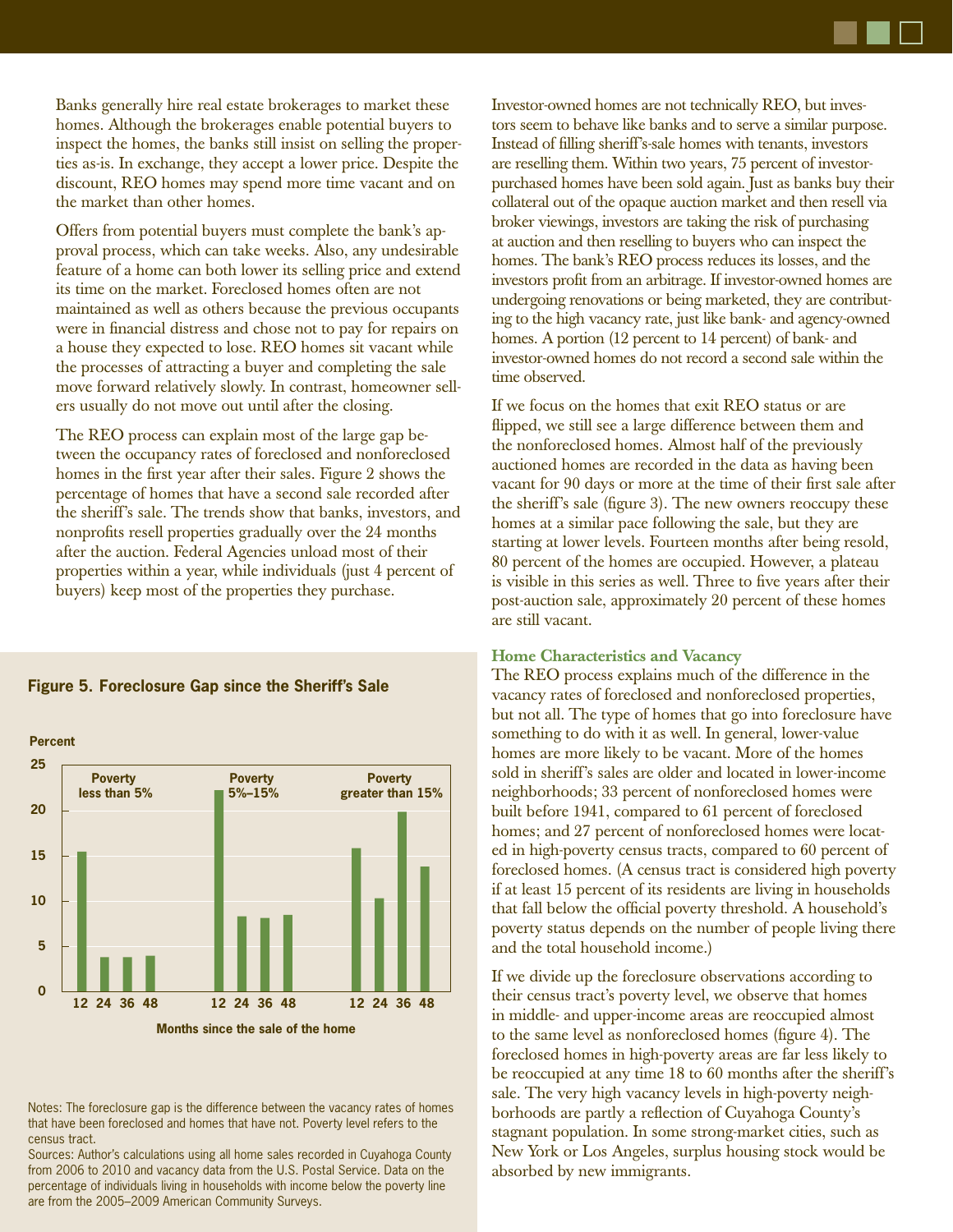### **The Foreclosure Gap**

At this point, we might be ready to say that foreclosure is just a temporary problem. Homes may be vacant while owned by banks or investors, but after that, they may return to the vacancy level that is normal for their age and area. However, there is one more angle on the data suggesting that foreclosure does have its own long-term impact. We can calculate a foreclosure gap—the difference between vacancy in foreclosed and nonforeclosed homes—within narrow categories. Figure 5 presents one such calculation.

In low-poverty census tracts, the gap is large at 12 months following the sale, as we would expect. The gap shrinks to less than 5 percent, but it persists for at least four years. Three or four additional points of vacancy may not seem like much until you consider that occupancy in low-poverty areas often exceeds 95 percent. This foreclosure gap could be doubling the probability of vacancy for homes in these areas. The pattern is similar in medium-poverty areas, but the gaps are bigger. After four years, foreclosed homes' occupancy rates are 7 points lower than nonforeclosed homes'. In high-poverty areas, the foreclosure gap is large and does not trend downward. At any point between 12 and 48 months after a sale, foreclosure appears to add at least 10 points to the already high vacancy rate of homes in highpoverty areas.

#### **Policy Implications**

As the analysis here illustrates, homes that have been through a sheriff's sale have very high vacancy rates for a year and a half afterward. The data strongly suggest that foreclosures leave long-lasting scars on some homes, where the foreclosure gap persists for years after the auction, even when the comparison is limited to homes in similar areas.

Given the literature that links foreclosure and vacancy to lowered property values, policymakers may want to address the process in at least two ways. First, keeping homes out of foreclosure would avoid creating REO and other vacancies that seem to linger among previously foreclosed homes.

Second, for homes that must go through foreclosure, any incentives or changes in administrative procedure that could shorten the time in REO would be helpful. As long as a home in REO status sits vacant, it diminishes the sales prices of all nearby homes on the market. The shorter this time is, the fewer homes will be affected.

However, as with all complex issues, policymakers need to be mindful of unintended consequences. For example, forcing banks to decrease the length of foreclosed homes' time on the market could cause banks to lower sales prices, making the problem worse.

#### **Footnote**

1. If a home has a sheriff's sale anywhere in the data, it is not included in the vacancy calculations for nondistressed sales. It would be possible for the same property to contribute to the vacancy calculations based on two non-sheriff's sales (in 2006 and 2008, for example). However, because the sale is linked with a vacancy observed in 2010, the same home could not contribute twice to a single months-fromsale vacancy rate unless it had two non-sheriff's sales within one year. A second sale within a year is standard for foreclosed homes but very rare for never-foreclosed homes.

#### **References Cited**

"Quarterly Report on Household Debt and Credit," Federal Reserve Bank Of New York, 2011. Available at <http:// www.newyorkfed.org/research/national\_economy/householdcredit/DistrictReport\_Q12011.pdf>.

"The Contagion Effect of Foreclosed Properties," by John P. Harding, Eric Rosenblatt, and Vincent Yao, 2009. *Journal of Urban Economics*, 66(3): 164–78.

"Forced Sales and House Prices," by John Campbell, Stefano Giglio, and Parag Pathak. 2009. NBER working paper no. 14866.

"The External Costs of Foreclosure: The Impact of Single-Family Mortgage Foreclosures on Property Values," by Dan Immergluck and Geoff Smith, 2006. *Housing Policy Debate*,  $17(1): 57-79.$ 

"Neighborhood Effects of Concentrated Mortgage Foreclosures," by Jenny Schuetz, Vicki Been, and Ingrid Gould Ellen, 2008. *Journal of Housing Economics*, 17: 306–19.

"The Effect of Foreclosure on Nearby Housing Prices: Supply or Disamenity?" by Daniel Hartley, 2010. Federal Reserve Bank of Cleveland working paper no. 10-11.

"Spatial Analysis of the Impact of Vacant, Abandoned, and Foreclosed Properties," by Brian Mikelbank, 2008. Federal Reserve Bank of Cleveland. Available at <http://www. clevelandfed.org/Community\_Development/publications/ Spatial\_Analysis\_Impact\_Vacant\_Abandoned\_Foreclosed\_ Properties.pdf>.